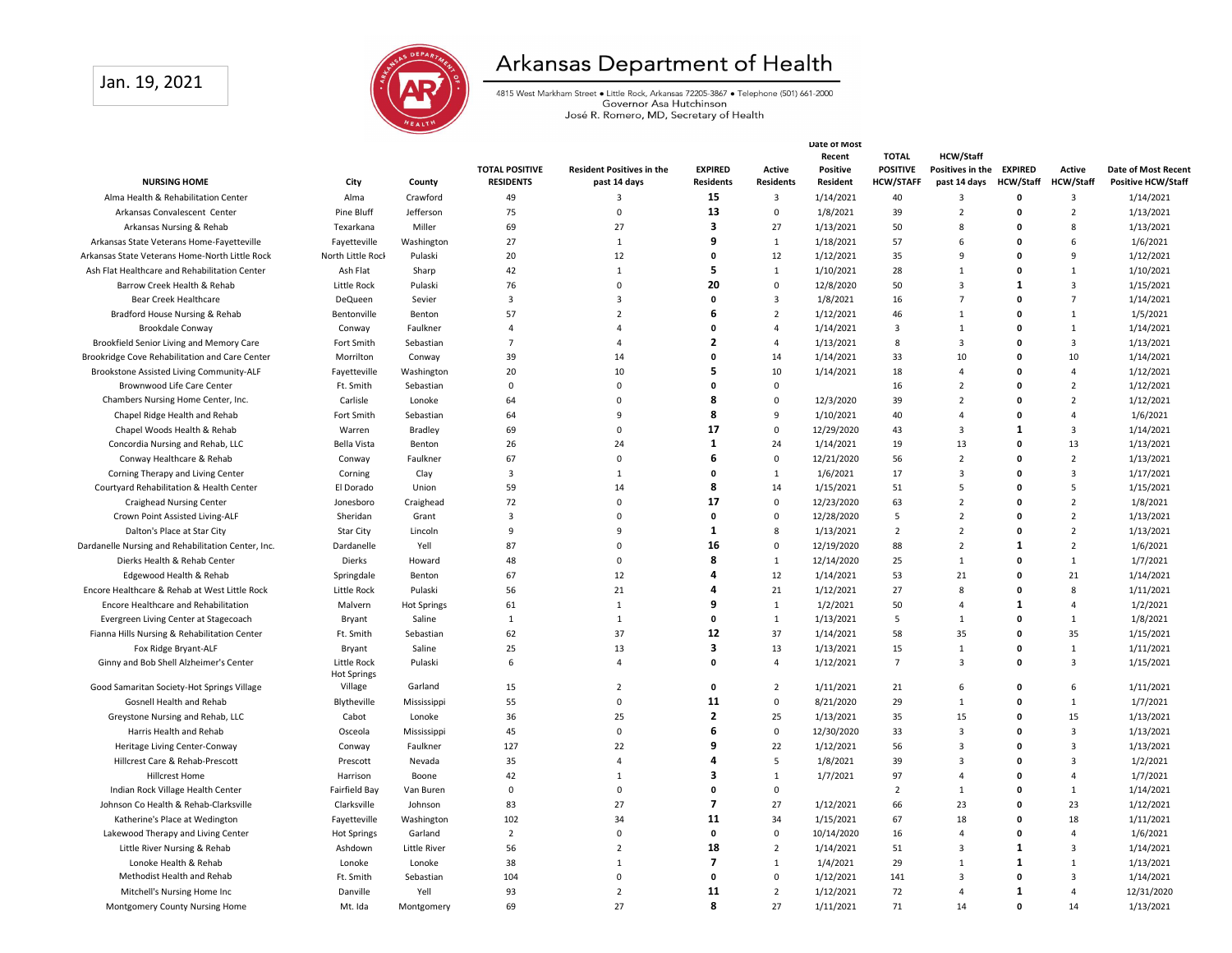| <b>Cumulative Total Facilities Followed</b><br>305             |                           |                      | <b>Cumulative Total</b><br><b>Positive Residents</b><br>11,210 | <b>Resident Positives in the</b><br>Past 14 Days<br>664 |                         |                     |                       | Total<br><b>Positive</b><br><b>HCW/Staff</b><br>8,887 | <b>Positives in</b><br>the Past 14<br>Days<br>514 |              |                |                        |
|----------------------------------------------------------------|---------------------------|----------------------|----------------------------------------------------------------|---------------------------------------------------------|-------------------------|---------------------|-----------------------|-------------------------------------------------------|---------------------------------------------------|--------------|----------------|------------------------|
|                                                                |                           |                      |                                                                |                                                         |                         |                     |                       | Cumulative                                            | <b>HCW/Staff</b>                                  |              |                |                        |
| Woodruff County Health Center                                  | McCrory                   | Woodruff             | 44                                                             | 11                                                      | 3                       | 11                  | 1/13/2021             | 44                                                    | 15                                                | 0            | 15             | 1/13/2021              |
| Wood-Lawn Heights                                              | Batesville                | Independence         | 47                                                             | 11                                                      | 19                      | 11                  | 1/10/2021             | 53                                                    | 12                                                | 0            | 12             | 1/13/2021              |
| Willow Bend Healthcare & Rehab                                 | Marion                    | Crittenden           | 70                                                             | $\mathbf{1}$                                            | 14                      | $\mathbf{1}$        | 1/13/2021             | 52                                                    | 6                                                 | 0            | 6              | 1/13/2021              |
| Westwood Health and Rehab, Inc.                                | Springdale                | Benton               | 29                                                             | $\mathbf 0$                                             | 6                       | 0                   | 11/10/2020            | 27                                                    | 5                                                 | 0            | 5              | 1/11/2021              |
| West Shores Assisted Living-ALF                                | <b>Hot Springs</b>        | Garland              | 13                                                             | 1                                                       | 1                       | $\mathbf{1}$        | 1/7/2021              | 13                                                    | 3                                                 | 0            | 3              | 1/7/2021               |
| Village Springs Health & Rehab                                 | lot Springs Villag        | Garland              | 26                                                             | $\overline{2}$                                          | 8                       | $\overline{2}$      | 1/13/2021             | 21                                                    | 5                                                 | 0            | 5              | 1/11/2021              |
| Village on the Park - Bentonville                              | Bentonville               | Benton               | 18                                                             | 11                                                      | 0                       | 11                  | 1/9/2021              | 8                                                     | $\overline{4}$                                    | $\mathbf{0}$ | $\overline{a}$ | 1/9/2021               |
| Village Gardens                                                | Fairfield Bay             | Van Buren            | $\mathbf{1}$                                                   | $\mathbf{1}$                                            | 0                       | $\mathbf{1}$        | 1/11/2021             | 3                                                     | 3                                                 | $\mathbf{0}$ | 3              | 1/8/2021               |
| Van Buren Legacy, LLC - Memory Lane                            | Van Buren                 | Crawford             | 31                                                             | 28                                                      | 0                       | 31                  | 1/8/2021              | 6                                                     | 3                                                 | $\mathbf{0}$ | 3              | 1/8/2021               |
| Van Buren Health & Rehab                                       | Van Buren                 | Crawford             | 88                                                             | 10                                                      | $\overline{2}$          | 10                  | 1/13/2021             | 24                                                    | $\overline{4}$                                    | $\mathbf{0}$ | $\overline{a}$ | 1/13/2021              |
| Twin Rivers Health and Rehabilitation                          | Arkadelphia               | Clark                | 46                                                             | $\overline{2}$                                          | 8                       | $\overline{2}$      | 1/9/2021              | 29                                                    | $\overline{2}$                                    | 0            | $\overline{2}$ | 1/9/2021               |
| Timberlane Health and Rehabilitation                           | El Dorado                 | Union                | 61                                                             | 17                                                      | 8                       | 17                  | 1/13/2021             | 35                                                    | 8                                                 | 0            | 8              | 1/11/2021              |
| The Waters of Mountain View                                    | <b>Mountain View</b>      | Stone                | 18                                                             | $\overline{2}$                                          | 16                      | $\overline{2}$      | 1/7/2021              | 74                                                    | $\mathbf{1}$                                      | 0            | $\mathbf{1}$   | 1/4/2021               |
| The Village at Valley Ranch                                    | Little Rock               | Pulaski              | 84                                                             | $\mathbf{1}$                                            | 12                      | $\mathbf{1}$        | 1/1/2021              | 60                                                    | $\mathbf{1}$                                      | 0            | $\mathbf{1}$   | 1/13/2021              |
| The Springs of Searcy/Searcy Healthcare, LLC                   | Searcy                    | White                | 42                                                             | $\overline{3}$                                          | $\overline{\mathbf{c}}$ | 3                   | 1/14/2021             | 45                                                    | $\overline{\mathbf{3}}$                           | 0            | 3              | 1/12/2021              |
| The Plaza at Twin Rivers Assisted Living                       | Arkadelphia               | Clark                | $\overline{2}$                                                 | $\overline{2}$                                          | 0                       | $\overline{2}$      | 1/11/2021             | $\mathbf{1}$                                          | $\Omega$                                          | $\mathbf{0}$ | $\mathbf{1}$   | 9/15/2020              |
| The Lakes at Maumelle H&R                                      | Maumelle                  | Pulaski              | 44                                                             | $\mathbf{1}$                                            | 14                      | $\mathbf{1}$        | 12/29/2020            | 18                                                    | $\overline{2}$                                    | $\mathbf{0}$ | $\overline{2}$ | 1/6/2021               |
| The Greenhouse Cottages of Wentworth Place                     | Magnolia                  | Columbia             | 64                                                             | $\mathbf{1}$                                            | 13                      | $\mathbf{1}$        | 1/7/2021              | 60                                                    | 5                                                 | 0            | 5              | 1/15/2021              |
| The Greenhouse Cottages of Belle Meade                         | Paragould                 | Greene               | 54                                                             | 13                                                      | 4                       | 13                  | 1/8/2021              | 67                                                    | 13                                                | 0            | 13             | 1/8/2021               |
| The Crossing at Riverside Health & Rehabilitation              | Searcy                    | White                | 106                                                            | 30                                                      | 20                      | 30                  | 1/15/2021             | 42                                                    | 9                                                 | $\mathbf{0}$ | 9              | 1/13/2021              |
| The Atrium at Serenity Pointe-ALF                              | Little Rock               | Pulaski              | 20                                                             | $\mathbf{1}$                                            | 5                       | $\mathbf{1}$        | 1/8/2021              | 22                                                    | 1                                                 | $\mathbf 0$  | $\mathbf{1}$   | 1/11/2021              |
| Stonegate Villa Health & Rehab                                 | Crossett                  | Ashley               | 15                                                             | $\overline{3}$                                          | 0                       | 3                   | 1/6/2021              | 19                                                    | $\mathbf 0$                                       | 0            | $\mathbf 0$    | 12/29/2020             |
| St. Michael's Place                                            | Newport                   | Jackson              | 54                                                             | $\mathbf{1}$                                            | $\overline{\mathbf{z}}$ | $\mathbf{1}$        | 1/6/2021              | 41                                                    | $\overline{\mathbf{3}}$                           | 0            | 3              | 1/6/2021               |
| St. Bernards Village-ALF                                       | Jonesboro                 | Craighead            | 20                                                             | $\overline{2}$                                          | $\overline{2}$          | $\overline{2}$      | 1/6/2021              | 13                                                    | 5                                                 | $\mathbf{0}$ | 5              | 1/13/2021              |
| Springdale Health & Rehab                                      | Springdale                | Benton               | 84                                                             | $\overline{3}$                                          | 15                      | 3                   | 1/7/2021              | 62                                                    | 9                                                 | 0            | 9              | 1/10/2021              |
| Southern Trace Rehabilitation and Care Center                  | Bryant                    | Saline               | 93                                                             | $\mathsf 0$                                             | 18                      | $\mathbf 0$         | 11/13/2020            | 61                                                    | $\overline{2}$                                    | 0            | $\overline{2}$ | 1/14/2021              |
| Somerset Senior Living of Yellville/CCC of Yellville           | Yellville                 | Marion               | 21                                                             | $\mathbf{1}$                                            | 0                       | $\mathbf{1}$        | 1/7/2021              | 21                                                    | $\mathbf{1}$                                      | $\mathbf{0}$ | $\mathbf{1}$   | 1/7/2021               |
| Somerset Senior Living at Seven Springs                        | <b>Heber Springs</b>      | Cleburne             | 48                                                             | $\mathbf 0$                                             | 15                      | $\mathbf 0$         | 12/30/2020            | 56                                                    | $\mathbf{1}$                                      | $\mathbf{0}$ | $\mathbf{1}$   | 1/11/2021              |
| Somerset Senior Living at Mount Vista/Mount Vista R&H Center   | Harrison                  | Boone                | 77                                                             | $\mathbf{1}$                                            | 14                      | $\mathbf{1}$        | 12/31/2020            | 52                                                    | $\overline{2}$                                    | 0            | $\overline{2}$ | 1/7/2021               |
| Somerset Senior Living at McGehee                              | McGehee                   | Desha                | 15                                                             | $\overline{4}$                                          | 1                       | $\overline{4}$      | 1/13/2021             | 24                                                    | $\mathbf{1}$                                      | 0            | $\mathbf{1}$   | 1/5/2021               |
| Somerset Senior Living at Crossett                             | Crossett                  | Ashley               | 38                                                             | 27                                                      | 0                       | 27                  | 1/12/2021             | 36                                                    | 13                                                | 0            | 13             | 1/13/2021              |
| Somerset Senior Living at Canyon Springs                       | <b>Hot Springs</b>        | Garland              | 22                                                             | $\mathbf{1}$                                            | 3                       | $\mathbf{1}$        | 1/10/2021             | 30                                                    | $\overline{4}$                                    | 0            | $\overline{4}$ | 1/10/2021              |
| Silver Oaks Health & Rehab                                     | Camden                    | Ouachita             | 51                                                             | 28                                                      | 1                       | 28                  | 1/14/2021             | 30                                                    | 8                                                 | 0            | 8              | 1/9/2021               |
| Siloam Healthcare/Siloam Springs Nursing & Rehab               | Siloam Springs            | Benton               | 60                                                             | 0                                                       | 11                      | $\mathbf 0$         | 12/4/2020             | 38                                                    | $\overline{2}$                                    | 0            | $\overline{2}$ | 1/7/2021               |
| Shiloh Nursing and Rehab                                       | Springdale                | Benton               | 9                                                              | $\mathbf 0$                                             | 1                       | $\mathbf 0$         | 10/15/2020            | 29                                                    | $\mathbf{1}$                                      | 0            | $\mathbf{1}$   | 1/12/2021              |
| Sherwood Nursing & Rehab                                       | Sherwood                  | Pulaski              | $\overline{7}$                                                 | $\mathbf{1}$                                            | 0                       | $\mathbf{1}$        | 1/14/2021             | 22                                                    | $\overline{4}$                                    | $\mathbf{0}$ | $\overline{a}$ | 1/14/2021              |
| Russellville Nursing & Rehab                                   | Russellville              | Pope                 | 12                                                             | $\mathbf 0$                                             | 0                       | 0                   | 12/20/2020            | 21                                                    | $\overline{2}$                                    | $\mathbf{0}$ | $\overline{2}$ | 1/8/2021               |
| Ridgecrest Health and Rehabilitation                           | Jonesboro                 | Craighead            | 75                                                             | $\Omega$                                                | 9                       | 0                   | 12/15/2020            | 49                                                    | $\mathbf{1}$                                      | 0            | $\mathbf{1}$   | 1/12/2021              |
| Rich Mountain Nursing & Rehab Center                           | Mena                      | Polk                 | 72                                                             | 0                                                       | 29                      | $\mathbf 0$         | 12/3/2020             | 78                                                    | $\mathbf{1}$                                      | 0            | $\mathbf{1}$   | 1/13/2021              |
| Rector Nursing & Rehab                                         | Rector                    | Clay                 | 45                                                             | $\overline{2}$                                          | 8                       | $\overline{2}$      | 1/7/2021              | 34                                                    | 5                                                 | 0            | 5              | 1/13/2021              |
| Randolph Co Nursing Home                                       | Pocahontas                | Randolph             | 141                                                            | $\overline{2}$                                          | 34                      | $\overline{2}$      | 1/7/2021              | 133                                                   | 5                                                 | $\mathbf{0}$ | 5              | 1/12/2021              |
| Providence PCC - Searcy ALF                                    | Searcy                    | White                | 6                                                              | 5                                                       | $\mathbf 0$             | 5                   | 1/3/2021              | 5                                                     | 5                                                 | 0            | 5              | 12/31/2020             |
| Promenade Health & Rehab                                       | Rogers                    | Benton               | 56                                                             | 28                                                      | 8                       | 28                  | 1/12/2021             | 26                                                    | $\overline{7}$                                    | 0            | $\overline{7}$ | 1/10/2021              |
| Presbyterian Village                                           | Little Rock               | Pulaski              | 10                                                             | 3                                                       | 0                       | 3                   | 1/9/2021              | 20                                                    | $\overline{4}$                                    | 0            | $\overline{a}$ | 1/6/2021               |
| Pocahontas Healthcare and Rehabilitation Center                | Pocahontas                | Randolph             | $\overline{2}$                                                 | 0                                                       | 0                       | 0                   | 10/22/2020            | 9                                                     | $\overline{2}$                                    | $\mathbf{0}$ | $\overline{2}$ | 1/7/2021               |
| Pink Bud Home for the Golden Years                             | Greenwood                 | Sebastian            | 61                                                             | $\mathbf 0$                                             | 15                      | $\mathbf 0$         | 11/1/2020             | 58                                                    | $\mathbf{1}$                                      | $\mathbf{0}$ | $\mathbf{1}$   | 1/10/2021              |
| Perry County Nursing and Rehabilitation Center                 | Little Rock<br>Perryville | Pulaski<br>Perry     | 13<br>10                                                       | $\mathbf{1}$                                            | 0                       | $\mathbf{1}$        | 1/2/2021<br>1/12/2021 | 16<br>22                                              | $\overline{2}$                                    | 0            | $\overline{2}$ | 1/9/2021<br>1/12/2021  |
| Ozark Health Nursing and Rehab Center<br>Parkway Health Center | Clinton                   | Van Buren            | $\overline{7}$                                                 | $\overline{2}$                                          | 0                       | 3<br>$\overline{2}$ | 1/15/2021             | 41                                                    | 8                                                 | $\mathbf{0}$ | 8              | 1/14/2021              |
| <b>Oakdale Nursing Facility</b>                                | Judsonia                  | White                | 75                                                             | 12<br>$\overline{3}$                                    | 0                       | 12                  | 1/10/2021             |                                                       | 12<br>8                                           | 0            | 8              | 1/6/2021               |
| Oak Ridge Health and Rehabilitation                            | El Dorado                 | Union                | 46                                                             |                                                         | 6                       | 0                   | 11/11/2020            | 23<br>57                                              |                                                   | $\mathbf{0}$ | 12             | 1/7/2021               |
|                                                                |                           |                      |                                                                | $\mathbf 0$                                             | 4                       |                     |                       |                                                       | $\mathbf{1}$                                      | 0            | $\mathbf{1}$   |                        |
| Newton Co Nursing Home<br>North Hills Life Care & Rehab        | Jasper<br>Fayetteville    | Newton<br>Washington | 51<br>75                                                       | 11                                                      | 11                      | 0<br>11             | 9/1/2020<br>1/9/2021  | 43<br>45                                              | $\overline{7}$                                    | 0            | $\overline{7}$ | 1/13/2021<br>1/12/2021 |
|                                                                |                           |                      |                                                                | $\mathbf 0$                                             | 15                      |                     |                       |                                                       | $\overline{2}$                                    | 0            | $\overline{2}$ |                        |

These data are provisional and subject to change. Numbers are subject to lab corrections

and lag time adjustments.